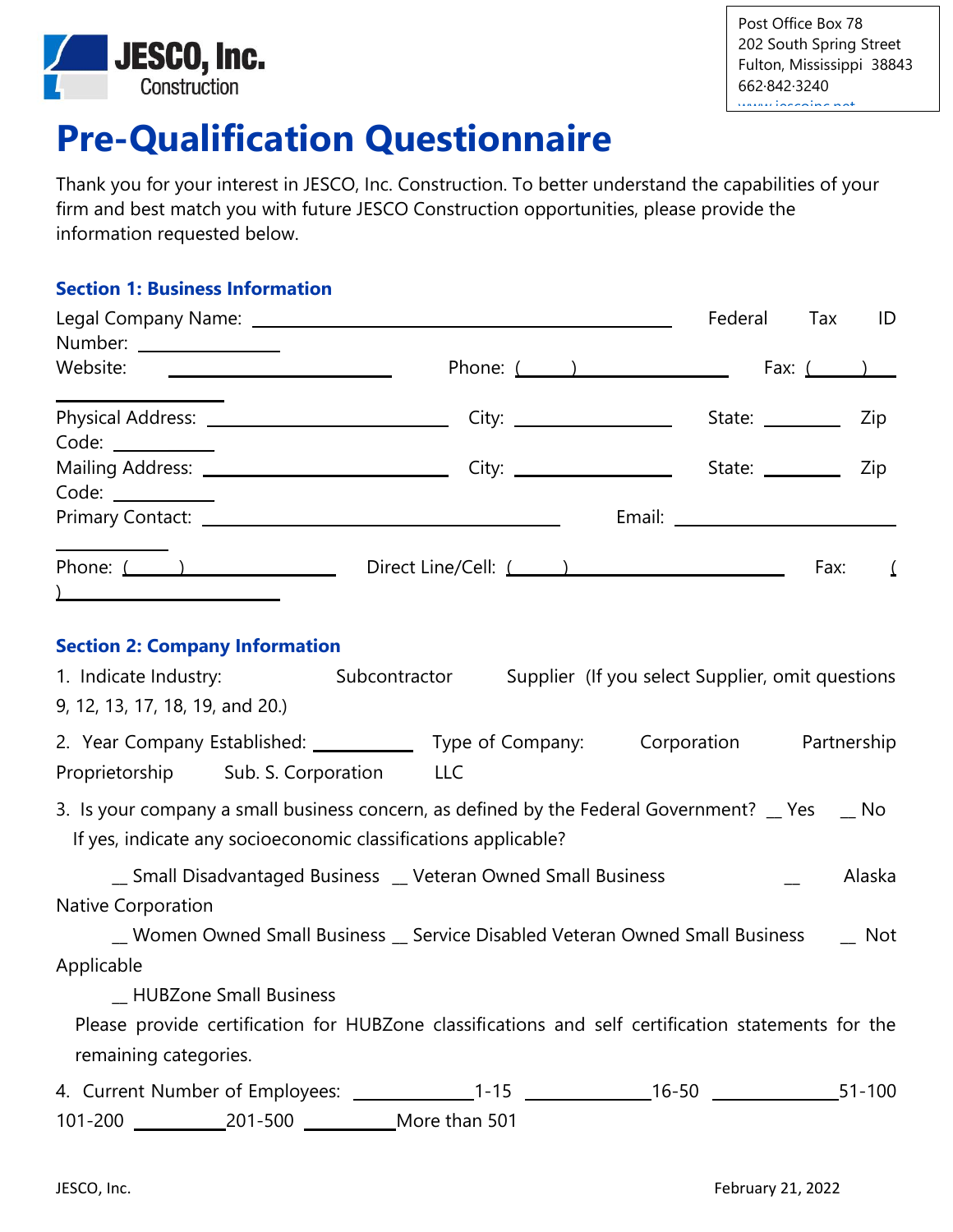

5. Indicate your current expected volume, current backlog, and annual volume for the past three years by putting an "X" in the respective box.

| Value                        | <b>Current Backlog</b> | <b>Annual Volume</b><br>For | <b>Annual Volume</b><br>For | <b>Annual Volume</b><br>for |
|------------------------------|------------------------|-----------------------------|-----------------------------|-----------------------------|
| \$0                          |                        |                             |                             |                             |
| Under \$500,000              |                        |                             |                             |                             |
| \$500,000 - \$1,000,000      |                        |                             |                             |                             |
| \$1,000,001 - \$2,000,000    |                        |                             |                             |                             |
| \$2,000,001 - \$3,000,000    |                        |                             |                             |                             |
| \$3,000,001 - \$4,000,000    |                        |                             |                             |                             |
| \$4,000,001 - \$5,000,000    |                        |                             |                             |                             |
| \$5,000,001 - \$7,500,000    |                        |                             |                             |                             |
| \$7,500,001 - \$10,000,000   |                        |                             |                             |                             |
| \$10,000,001 - \$15,000,000  |                        |                             |                             |                             |
| \$15,000,001 - \$25,000,000  |                        |                             |                             |                             |
| \$25,000,001 - \$35,000,000  |                        |                             |                             |                             |
| \$35,000,001 - \$50,000,000  |                        |                             |                             |                             |
| \$50,000,001 - \$100,000,000 |                        |                             |                             |                             |
| Over \$100,000,000           |                        |                             |                             |                             |

6. Does your firm operate as a Union Shop? \_\_ Yes \_\_\_ No Merit Shop? \_\_ Yes \_\_\_ No

### **Section 3: Company Performance**

7. Indicate largest dollar volume contract completed to date?

Amount: Vear: Vear: Project Name: Vear: Vear: Project Name:

Description of Scope:

8. Indicate the states in which you perform work and/or hold a license:

| State | Contractor's License | License                | Perform   |
|-------|----------------------|------------------------|-----------|
|       | Number               | <b>Expiration Date</b> | Work Only |
|       |                      |                        |           |
|       |                      |                        |           |
|       |                      |                        |           |
|       |                      |                        |           |
|       |                      |                        |           |
|       |                      |                        |           |
|       |                      |                        |           |
|       |                      |                        |           |
|       |                      |                        |           |
|       |                      |                        |           |
|       |                      |                        |           |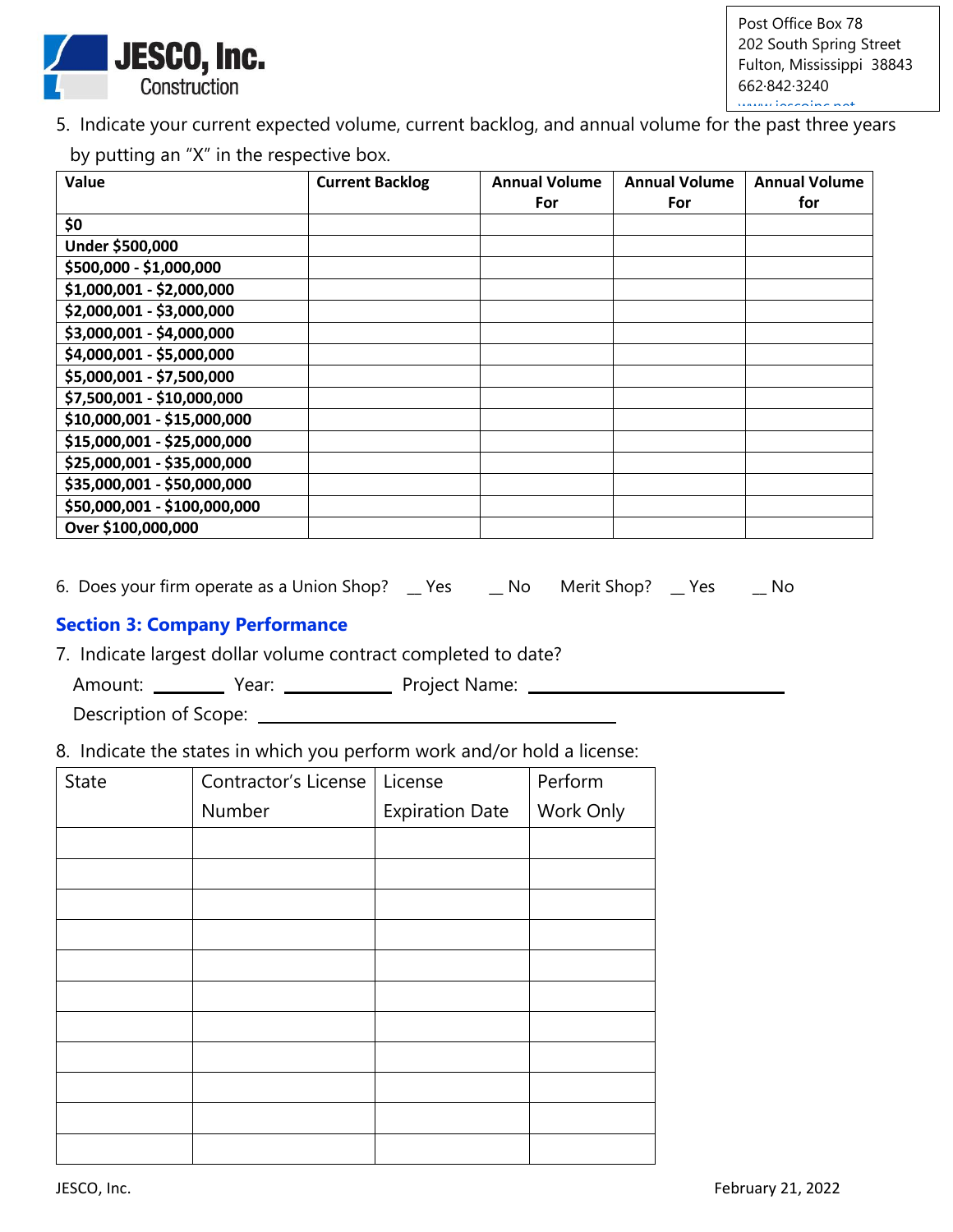

9. Please also list any additional qualifications (such as ASME stamps).

 $\mathcal{L}_\mathcal{L} = \mathcal{L}_\mathcal{L} = \mathcal{L}_\mathcal{L} = \mathcal{L}_\mathcal{L} = \mathcal{L}_\mathcal{L} = \mathcal{L}_\mathcal{L} = \mathcal{L}_\mathcal{L} = \mathcal{L}_\mathcal{L} = \mathcal{L}_\mathcal{L} = \mathcal{L}_\mathcal{L} = \mathcal{L}_\mathcal{L} = \mathcal{L}_\mathcal{L} = \mathcal{L}_\mathcal{L} = \mathcal{L}_\mathcal{L} = \mathcal{L}_\mathcal{L} = \mathcal{L}_\mathcal{L} = \mathcal{L}_\mathcal{L}$ 

| 10. Have you ever performed work for JESCO, Inc.? _ Yes<br>If yes, what are your three most recent projects? | No.                                                                                                                                                                    |                                                                                           |
|--------------------------------------------------------------------------------------------------------------|------------------------------------------------------------------------------------------------------------------------------------------------------------------------|-------------------------------------------------------------------------------------------|
| Under \$100 000                                                                                              | 11. Indicate the range in which you are most competitive and capable of performing.<br>$$500,001 - $1,000,000$                                                         | $$5,000,001 - $10,000,000$                                                                |
| $$100,001 - $200,000$<br>\$200,001 - \$500,000                                                               | $$1,000,001 - $2,000,000$<br>\$2,000,001 - \$5,000,000                                                                                                                 | $$10,000,001 - $15,000,000$<br>More than \$15,000,000                                     |
| <b>Correctional Facilities</b><br>Healthcare<br>Education                                                    | 12. Indicate all building types on which your Company has worked:<br>Conventions Centers/Coliseums ____Government/Municipal<br>Hotels<br>__Industrial<br>Manufacturing | <b>Office Buildings</b><br>Retail<br>Sports/Athletic Facilities<br><b>Food Processing</b> |

\_\_\_Financial Buildings \_\_\_Cold Storage \_\_\_Other \_\_\_\_\_\_\_\_\_\_\_\_\_\_\_\_\_\_\_

### **Section 4: Trades**

14. Indicate which trade(s) your company specializes in:

|                               | <b>Cubicle Curtains &amp;</b> |                                       |
|-------------------------------|-------------------------------|---------------------------------------|
| <b>Access Flooring</b>        | Tracks                        | <b>Field Fabricated Tanks</b>         |
| <b>Agitators &amp; Mixers</b> | <b>Custom Cabinets</b>        | <b>Filters</b>                        |
| Air Blows                     | Dampeners                     | Finish Carpentry &<br><b>Millwork</b> |
| Aluminum Windows &            | Demolition                    | Fire Alarm                            |
| <b>Storefront Systems</b>     | <b>Detention Equipment</b>    | Fire Extinguishers &<br>Cabinets      |
| Asbestos / Lead<br>Abatement  | Dock Equipment                | <b>Fire Protection</b>                |
| Ash Handling                  | Doors, Frames &<br>Hardware   | Firestopping                          |
| <b>Asphalt Paving</b>         | <b>Dryers</b>                 | Flagpoles                             |
| <b>Architectural Finishes</b> | Drywall & Acoustical<br>Tile  | <b>Food Service</b><br>Equipment      |
|                               |                               |                                       |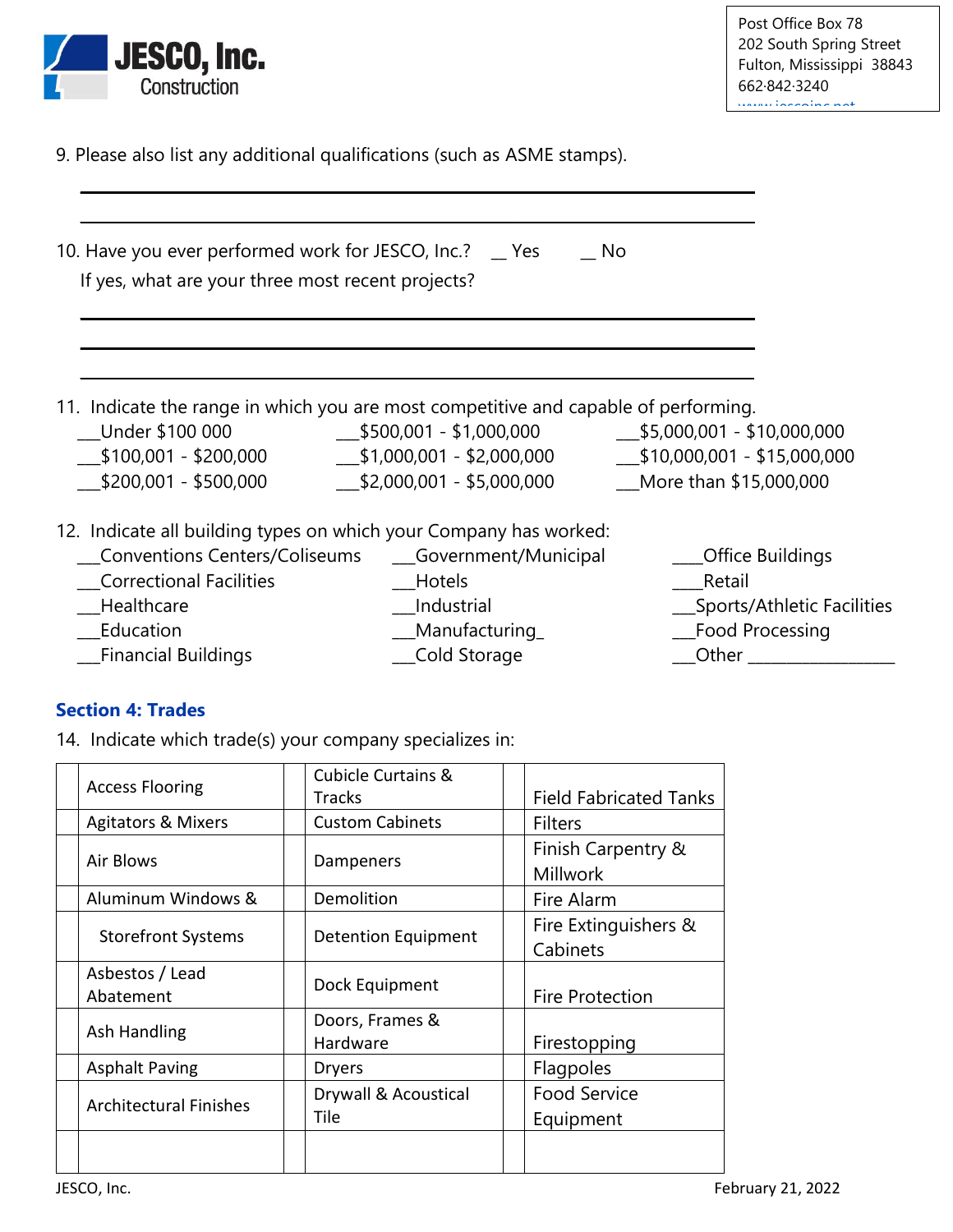

Post Office Box 78 202 South Spring Street Fulton, Mississippi 38843 662·842·3240 [www.jescoinc.net](http://www.jescoinc.net/)

|                                  | Dust Collectors /               |                           |
|----------------------------------|---------------------------------|---------------------------|
| Awnings                          | Control                         | Garage Equipment          |
| <b>Bag Houses</b>                | Earthwork                       | <b>General Contractor</b> |
| <b>Batch Plant Operations</b>    | <b>Electrical - Cable</b>       | Generators                |
|                                  |                                 | Gymnasium                 |
| <b>Blasting (Explosives)</b>     | <b>Management System</b>        | Equipment                 |
| <b>Buildings - Architectural</b> | <b>Electrical - Fiber Optic</b> | <b>HVAC</b>               |
| <b>Buildings - Control Type</b>  | <b>Terminations</b>             | Handling                  |
| <b>Buildings - Temporary</b>     | Electrical - Industrial         | Heat Tracing - Design     |
| Buildings - Warehouse            | Electrical -                    | Heavy Haul /              |
| Type                             | Instrumentation                 | Transport                 |
|                                  |                                 | Heavy Lifting /           |
| <b>Bulk Material</b>             | & Controls                      | Rigging                   |
| Camp & Catering                  | Electrical - ISO Phase          |                           |
| <b>Facilities</b>                | <b>Bus</b>                      | Hot Tapping               |
| <b>Cathodic Protection</b>       | Installation                    | Hydro-Blasting /          |
|                                  |                                 | Cutting                   |
| Carpeting & Resilient            | Electrical - Other              |                           |
| Flooring                         |                                 | Hydro-Testing             |
| <b>Chain Link Partitions</b>     | Electrical - Residential        | Insulation - Industrial   |
|                                  |                                 | Piping &                  |
| <b>Chemical Cleaning</b>         | Electrical - Switchyards        | <b>Ductwork</b>           |
| Chimneys                         | <b>Electrical - Testing</b>     | Insulation -              |
|                                  |                                 | Commercial /              |
| Chutes                           | Elevators                       | Residential               |
| Civil Excavation                 | Engineering - A/E               |                           |
|                                  | Design                          | Insulation - Other        |
| <b>Concrete Cutting</b>          |                                 | Lab/Classroom             |
|                                  | Services                        | Casework &                |
| <b>Concrete Foundations</b>      | Engineering -                   |                           |
|                                  | Construction                    | Equipment                 |
| Installation / Finishing         |                                 | Landscaping &             |
|                                  | Materials Testing &             | Irrigation                |
| Concrete Formwork                | Inspection                      | Laundry Equipment         |
| <b>Concrete Reinforcing</b>      | Engineering -                   | Light Gage Framing        |
|                                  | Geotechnical                    | Systems                   |
| <b>Concrete Pumping</b>          | Equipment                       | Lockers & Benches         |
| Concrete Supply                  | <b>Equipment Screens</b>        | Louvers & Vents           |
| Concrete Turnkey                 | <b>Expansion Joint</b>          |                           |
|                                  | Assemblies                      | Lube Oil Flushing         |
| Construction                     |                                 |                           |
| Management                       | Fans & Blowers                  | Machining                 |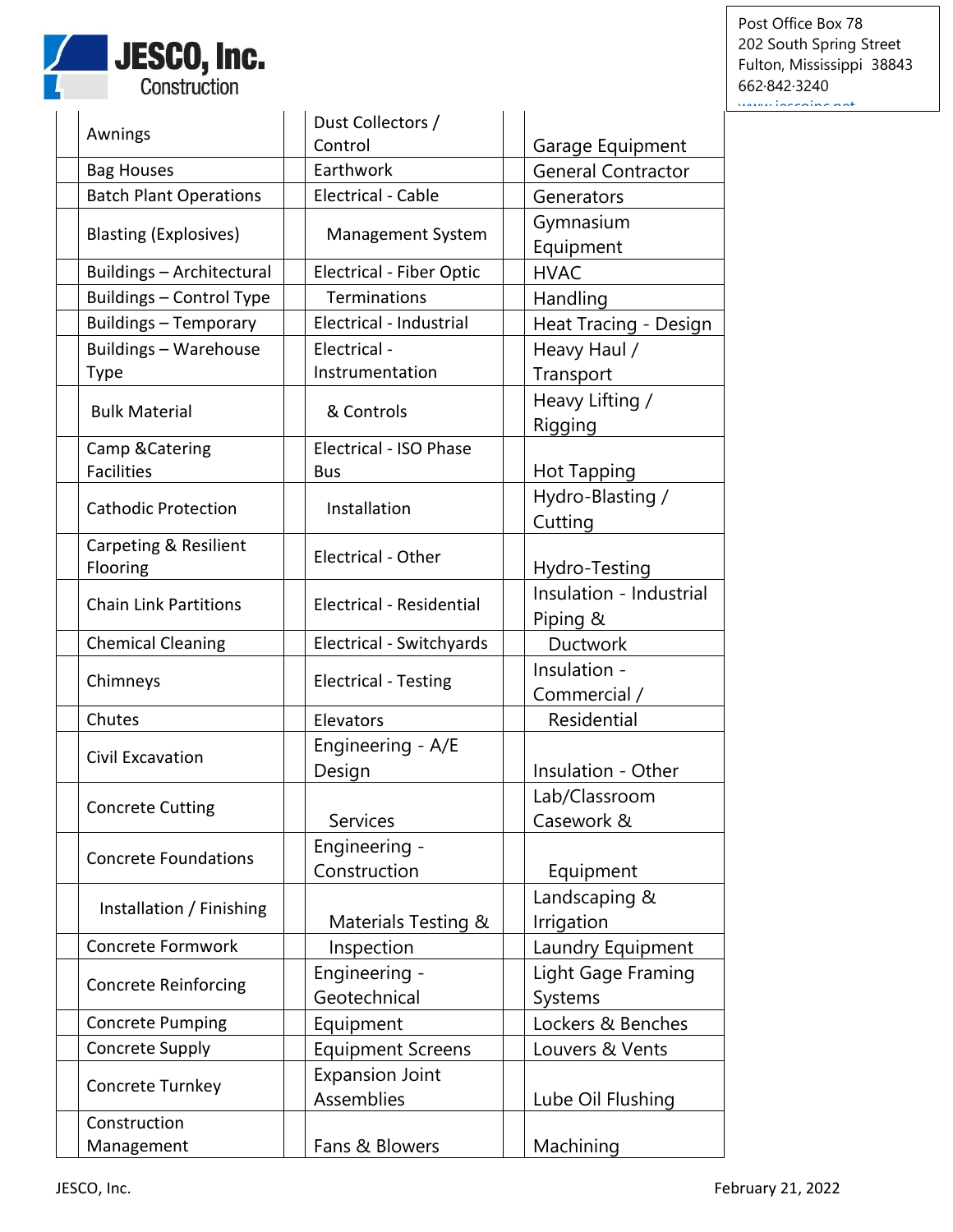

Post Office Box 78 202 South Spring Street Fulton, Mississippi 38843 662·842·3240 ww.jescoinc.net

| Conveyors & Belting                        | Feeders                             | Maintenance                  |
|--------------------------------------------|-------------------------------------|------------------------------|
| Cranes & Hoists                            | Fencing & Gates                     | Marine Work                  |
| <b>Crushers &amp; Pulverizers</b>          | <b>Field Erected Vessels</b>        | Masonry                      |
| <b>Material Handling</b><br>System         | Plumbing                            | <b>Structural Steel</b>      |
| Mechanical -<br>Boilers/Furnaces/          | Pools & Spas                        | Stucco & EIFS                |
| <b>HRSG Erection</b>                       | <b>Postal Specialties</b>           | Surveying                    |
| Mechanical - Boiler /<br>Exchange          | <b>Precast Concrete</b>             | <b>Termite Control</b>       |
| Retubing                                   | Precipitators                       | Terrazzo                     |
| Mechanical - Catalyst<br>Handling          | Pre-Engineered<br><b>Buildings</b>  | Tile                         |
| Mechanical - CTG /<br><b>STG Erection</b>  | Pressure Vessels -<br>Certification | <b>Toilet Accessories</b>    |
| Mechanical Equipment<br>Setting            | <b>Projection Screens</b>           | Toilet Compartments &        |
| Mechanical - FRP<br>Piping                 | Railroad                            | Accessories                  |
| Mechanical - HDPE<br>Piping                | Ready Mix Supplier                  | <b>Traffic Coatings</b>      |
| Mechanical - HVAC<br>Commercial            | Rebar Installer                     | <b>Turbines</b>              |
| Mechanical - HVAC<br>Industrial            | Refactory                           | <b>Underground Utilities</b> |
| Mechanical -<br>Millwright                 | <b>Remediation Services</b>         | Wall & Corner Guards         |
| <b>Mechanical - NDE</b><br><b>Services</b> | <b>Residential Appliances</b>       | <b>Walkways &amp; Covers</b> |
| Mechanical - Piping                        | <b>Roof Accessories</b>             | <b>Water Treatment</b>       |
| Mechanical - Piping                        | Roofing                             | Waterproofing &<br>Sealants  |
| <b>Module Fabrication</b>                  | Rough Carpentry                     | <b>Window Treatment</b>      |
| Mechanical -<br>Plumbing                   | Scaffolding                         | Wire Shelving                |
| <b>Mechanical Turnkey</b>                  | Seating                             | Wood & Vinyl<br>Windows      |
| Medical/Dental<br>Casework                 | <b>Security Systems</b>             | <b>Wood Flooring</b>         |
| Medical/Dental<br>Equipment                | Separators                          | <b>Wood Framing</b>          |
| <b>Metal Wall Panels</b>                   | Signage                             | Vacuum Packages              |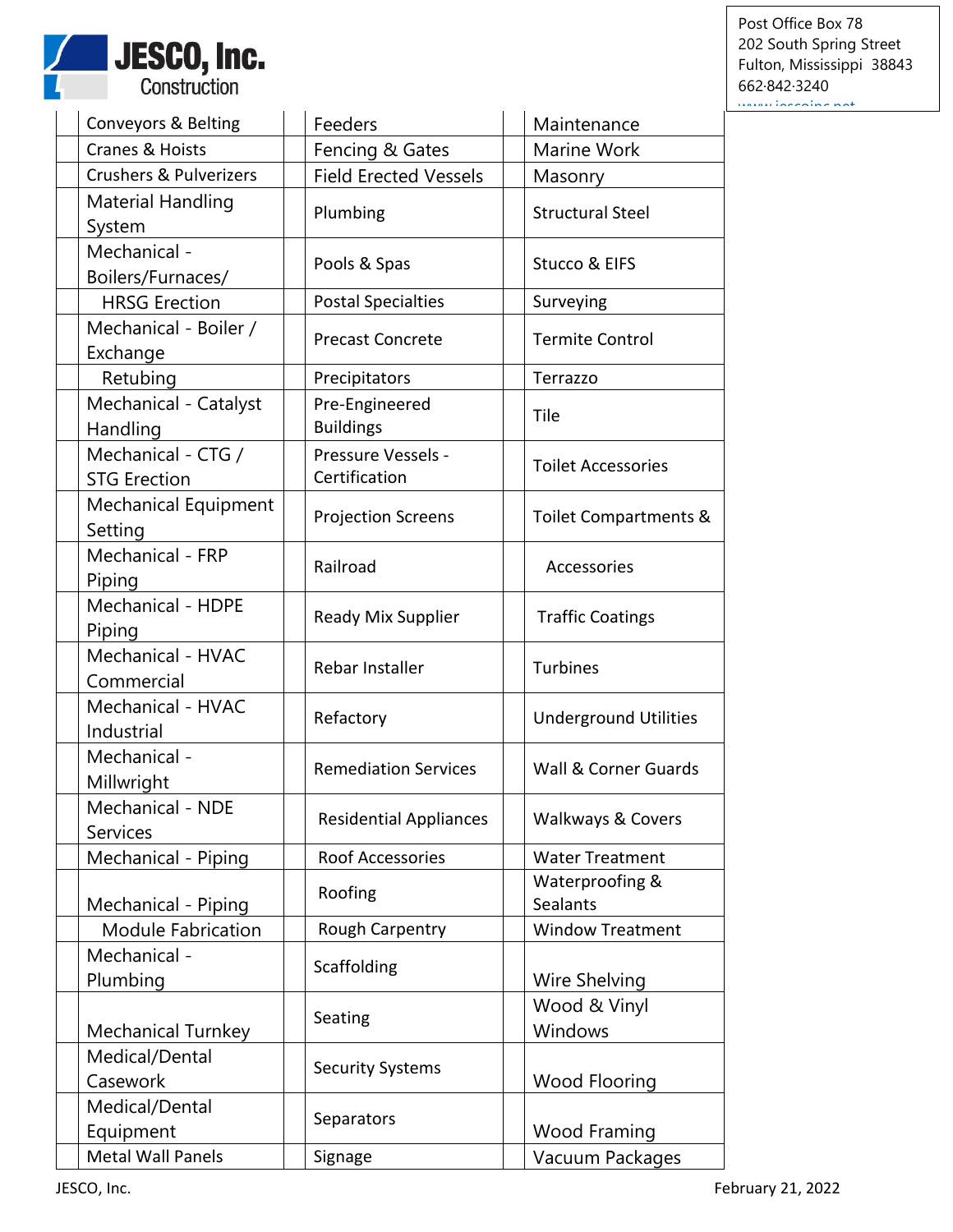

Post Office Box 78 202 South Spring Street Fulton, Mississippi 38843 662·842·3240 [www.jescoinc.net](http://www.jescoinc.net/)

| <b>Movable Partitions</b>      | <b>Silencers</b>               | <b>Visual Display Boards</b> |
|--------------------------------|--------------------------------|------------------------------|
| <b>Ornamental Railings</b>     | <b>Site Concrete</b>           | Other                        |
| <b>Overhead Doors</b>          | <b>Site Retaining Walls</b>    |                              |
| Painting & Wall Covering       | <b>Site Utilities</b>          |                              |
| <b>Parking Equipment</b>       | <b>Skylights</b>               |                              |
| <b>Pavement Markings</b>       | <b>Special Doors</b>           |                              |
| <b>Paving Concrete</b>         | <b>Special Flooring</b>        |                              |
| Phone, Data & Cable            | <b>Special Rooms</b>           |                              |
| Piers                          | <b>Spray Fireproofing</b>      |                              |
| Piling - Precast & Auger-      | Start-Up and                   |                              |
| Cast                           | Commissioning                  |                              |
| <b>Piling - Drilled Shafts</b> | <b>Stage Equipment</b>         |                              |
| Piling - Driven                | <b>Steam Blows</b>             |                              |
| Piling - Sheet                 | <b>Steel Stairs</b>            |                              |
| Pipe Fabrication               | <b>Stone Tops</b>              |                              |
| Pipe Installation              | <b>Stress Relieving - Heat</b> |                              |
|                                | <b>Training</b>                |                              |

## **Section 5: Insurance Information**

| 15. Who is your insurance broker / agent? |  |  |  |  |  |  |  |
|-------------------------------------------|--|--|--|--|--|--|--|
|-------------------------------------------|--|--|--|--|--|--|--|

Name of Contact: Phone Number:

16. Indicate the type of insurance you have:

- \_\_ Commercial General Liability
- \_\_ Automobile Liability
- \_\_ Excess Liability
- \_\_ Workers Compensation and Employer's Liability
- \_\_ Professional Liability
- \_\_ Pollution
- \_\_ None

### **Section 6: Safety Information**

| 17. Indicate EMR Rates:                                                                    | 2022 | 2021                       | 2020                               |
|--------------------------------------------------------------------------------------------|------|----------------------------|------------------------------------|
| Recordable Incident Rate:                                                                  | 2022 | 2021                       | 2020                               |
| 18. Indicate if you have any OSHA 30 Certified Employees? _ Yes _ No If yes, how many? ___ |      |                            |                                    |
| 19. Do you have a written Company Safety Policy and Program?                               |      |                            | $\mathsf{\_}$ Yes $\mathsf{\_}$ No |
| If yes, will you provide it if requested?                                                  |      | $\sqrt{}$ Yes $\sqrt{}$ No |                                    |
| JESCO, Inc.                                                                                |      |                            | February 21, 2022                  |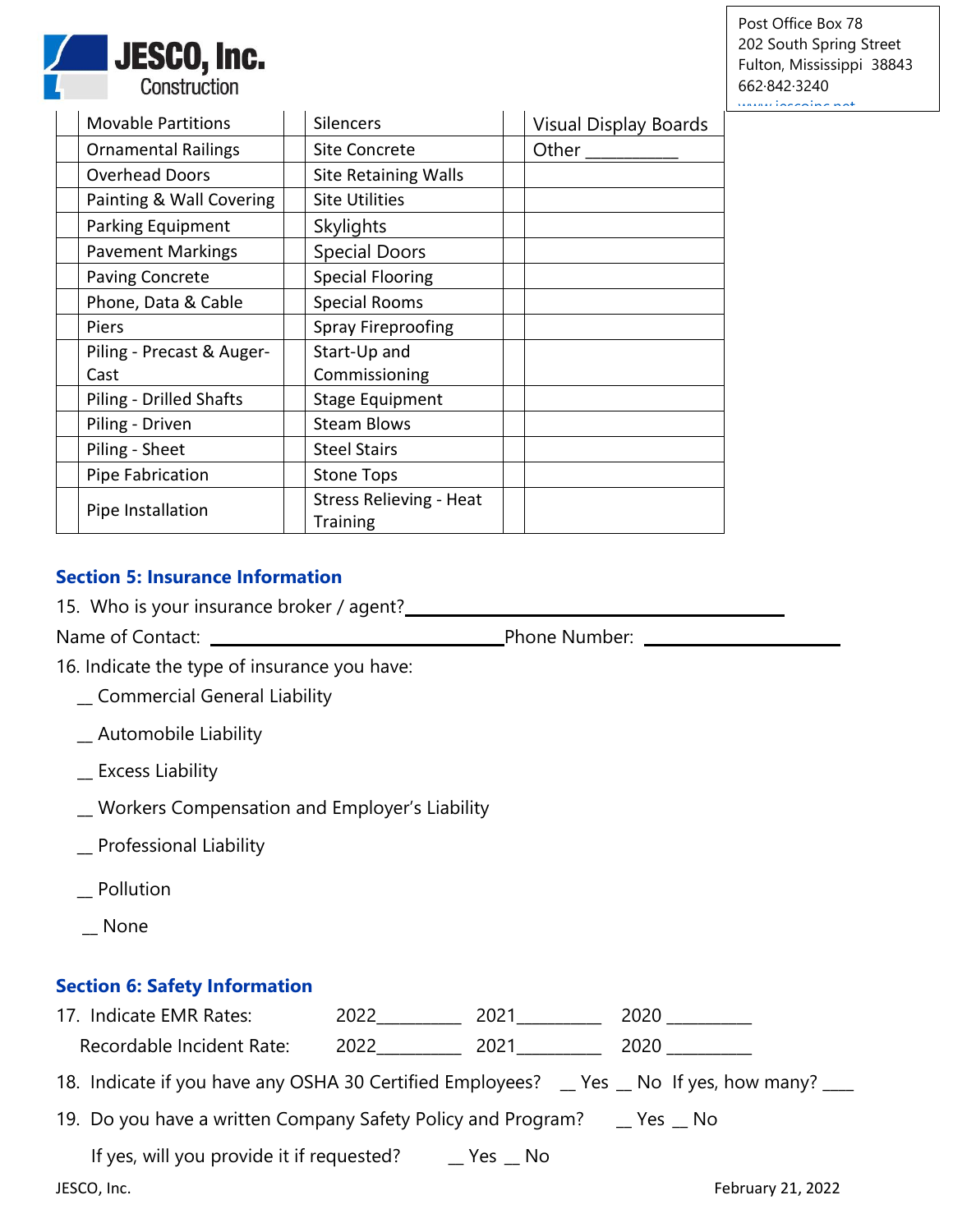|                                     | <b>JESCO, Inc.</b><br>Construction                                                                                                                                                                                                                                                   | Post Office Box 78<br>202 South Spring Street<br>Fulton, Mississippi 38843<br>662.842.3240<br>الممسامس ممالح ممارينا التساويات |
|-------------------------------------|--------------------------------------------------------------------------------------------------------------------------------------------------------------------------------------------------------------------------------------------------------------------------------------|--------------------------------------------------------------------------------------------------------------------------------|
|                                     | 20. Have you had any fatalities in the past five years? _ Yes _ No<br>If yes how many fatalities and please explain _________                                                                                                                                                        |                                                                                                                                |
|                                     | <b>Section 7: Financial Information</b>                                                                                                                                                                                                                                              |                                                                                                                                |
|                                     |                                                                                                                                                                                                                                                                                      |                                                                                                                                |
|                                     |                                                                                                                                                                                                                                                                                      | Phone Number: _______________                                                                                                  |
|                                     |                                                                                                                                                                                                                                                                                      | Dun & Bradstreet Rating: _______                                                                                               |
|                                     | 23. Do you utilize a bonding company? _ Yes _ No<br>Aggregate entirely and a series of the series of the series of the series of the series of the series of the s                                                                                                                   |                                                                                                                                |
|                                     |                                                                                                                                                                                                                                                                                      |                                                                                                                                |
| <b>Section 8: Legal Information</b> |                                                                                                                                                                                                                                                                                      |                                                                                                                                |
| 25.                                 | Has your company or any of its principals ever petitioned for bankruptcy, failed in business,<br>defaulted or been terminated on a contract awarded to you? $\Box$ Yes $\Box$ No<br>26. Have any of the owners, officers or major stockholders of your company ever been indicted or |                                                                                                                                |
|                                     | convicted of a any felony or other criminal conduct? ___ Yes __ No                                                                                                                                                                                                                   |                                                                                                                                |
|                                     |                                                                                                                                                                                                                                                                                      |                                                                                                                                |
|                                     | 27. Has your company ever been precluded from pursuing public work or ever been found to be non-<br>responsive by a public agency? _____ Yes ___ No                                                                                                                                  |                                                                                                                                |
|                                     |                                                                                                                                                                                                                                                                                      |                                                                                                                                |
|                                     | 28. Has your company ever been or are you currently involved in litigation or arbitration against a<br>general contractor? _ Yes _ No                                                                                                                                                |                                                                                                                                |
|                                     |                                                                                                                                                                                                                                                                                      |                                                                                                                                |
| <b>Section 9: References</b>        |                                                                                                                                                                                                                                                                                      |                                                                                                                                |
|                                     | 29. List three references from jobs you've previously worked on. These references may be contacted.                                                                                                                                                                                  |                                                                                                                                |
|                                     |                                                                                                                                                                                                                                                                                      |                                                                                                                                |
|                                     |                                                                                                                                                                                                                                                                                      |                                                                                                                                |
|                                     |                                                                                                                                                                                                                                                                                      |                                                                                                                                |